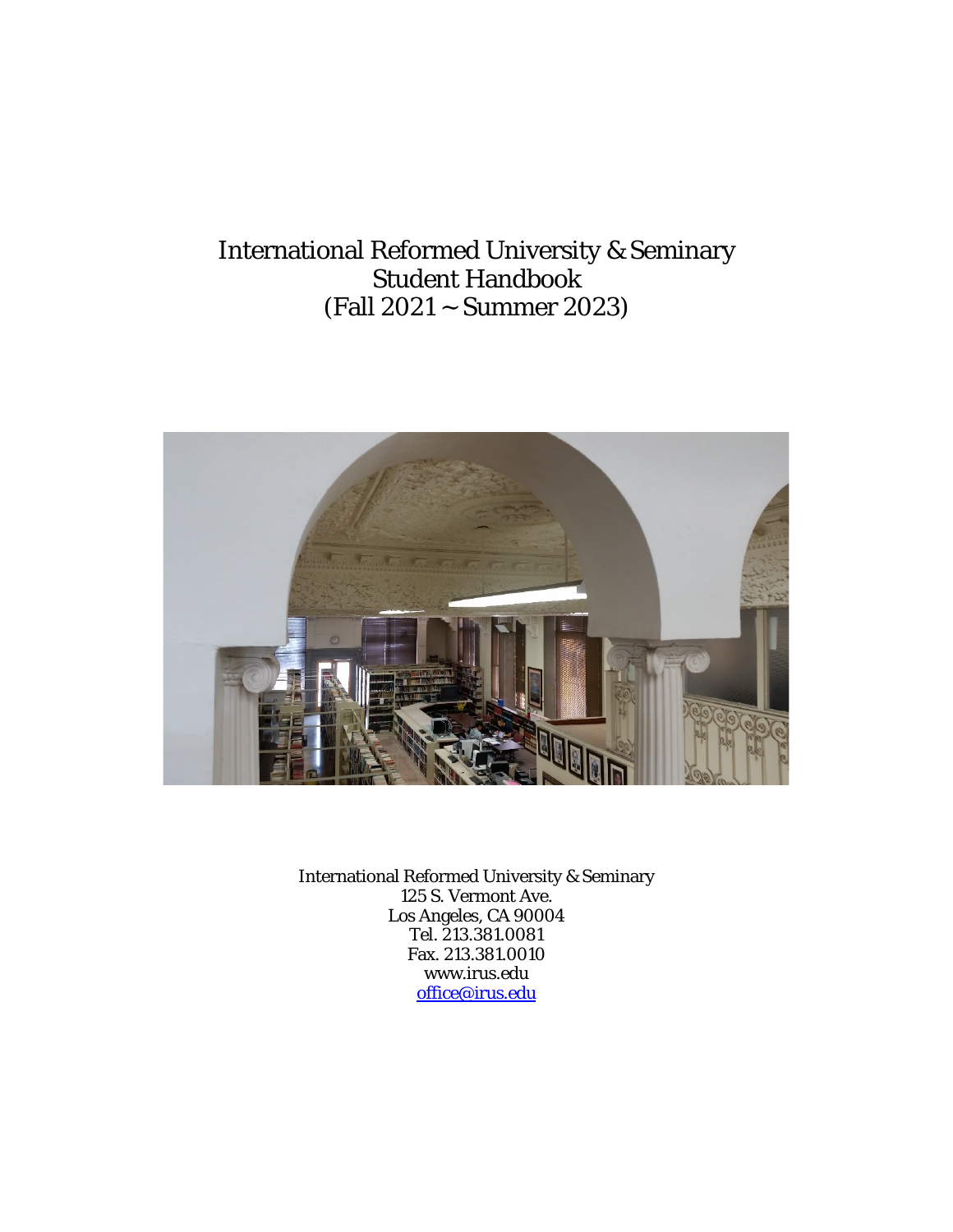# **Table of Contents**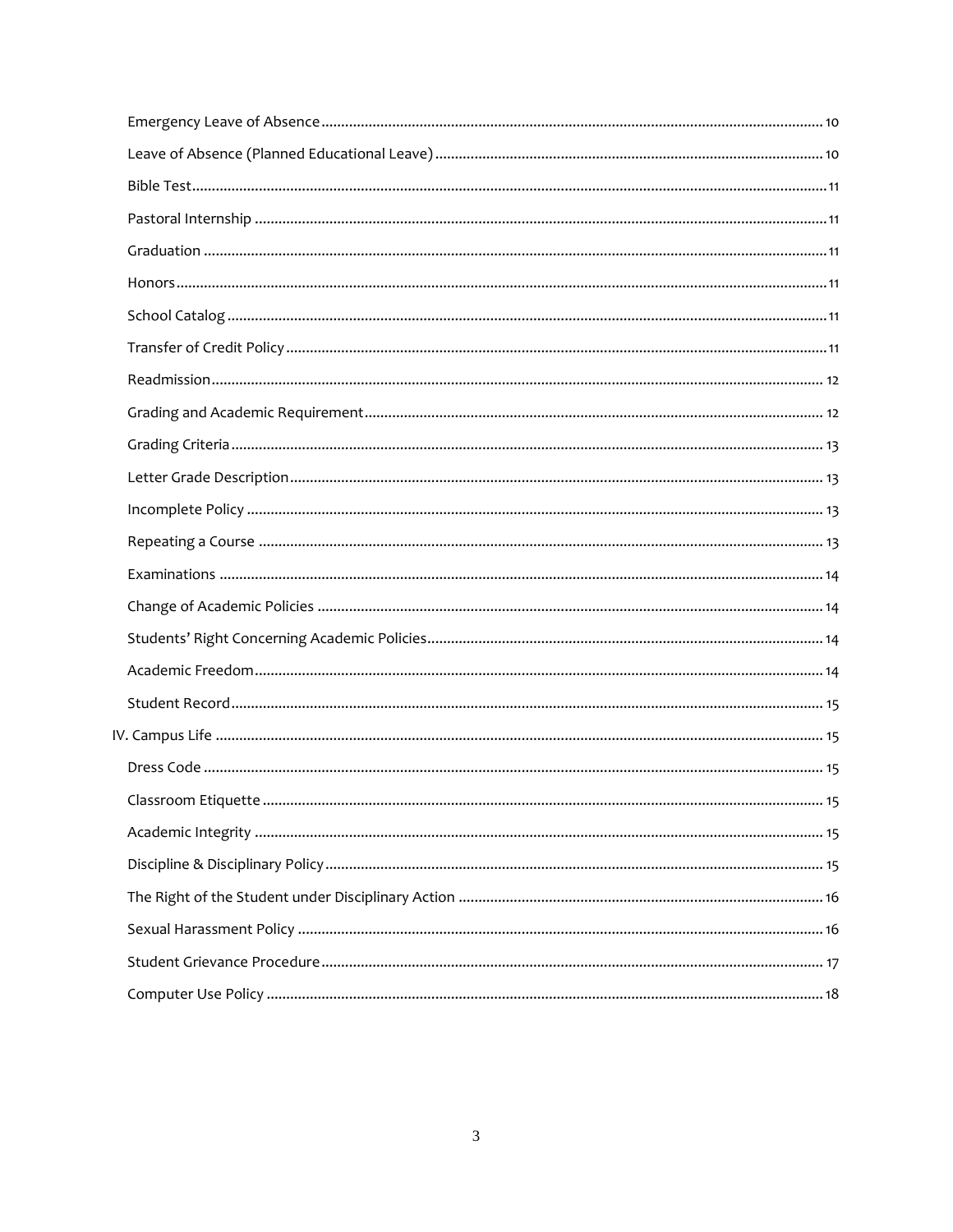## <span id="page-3-0"></span>**I. IRUS's Mission Statement & Strategy**

## <span id="page-3-1"></span>**Mission**

International Reformed University and Seminary is an institution of biblical higher education, whose mission is to prepare members of the faith community in Northern American region including Los Angeles and further throughout the world, for service as future ministers or lay leaders not only in Korean immigrant churches in the world but also in all the churches of God. This preparation is to train men and women who are approved workmen who do not need to be ashamed, and who correctly handle the word of the truth so that they may exert themselves in devoting themselves to God. (2 Timothy 2:15)

## <span id="page-3-2"></span>**Mission Strategy**

This mission is accomplished by teaching Reformed theology and its practical concern for the church and the world. This theology is grounded in the schools' Calvinist heritage with its emphasis on the sovereignty of God, God-centered worship, Bible-centered education, and Church-centered ministry. This teaching produces ministers and lay leaders with a unique combination of practical ministry skills and Reformed theological foundation.

## <span id="page-3-3"></span>**Statement of Faith**

We believe that the Holy Scriptures of the Old and New Testaments are the inspired Word of God and the only inerrant authority for Christian faith and life. We hold Reformed theology as set forth in the Westminster Confession of Faith and the Larger and Shorter Catechisms as the system of doctrine taught in Scripture.

## <span id="page-3-4"></span>**Vision Statement**

The vision of IRUS is to be the premier Korean language theological institution in the region that produces spiritual leaders equipped with a global awareness to interpret and minister to our continually changing world based on Reformed Theology and a biblical worldview.

## <span id="page-3-5"></span>**Core Values**

International Reformed University and Seminary has identified two core values that define our institution:

## **Biblical-Centered Education**

We value healthy church development in the context of our Calvinist heritage.

## **Spiritual Formation**

We value excellence in academics and professional preparation within the context of a personal relationship with Jesus Christ.

## <span id="page-3-6"></span>**IRUS Student Learning Objectives**

- 1. Students will be able to recognize teachings of Reformed Theology
- 2. Students will be able to apply Biblical principles
- 3. Students will be able to develop Biblical Leaderships
- 4. Students will be prepared to enter Lay/Clergy Ministry
- 5. Students will be prepared for the Mission Field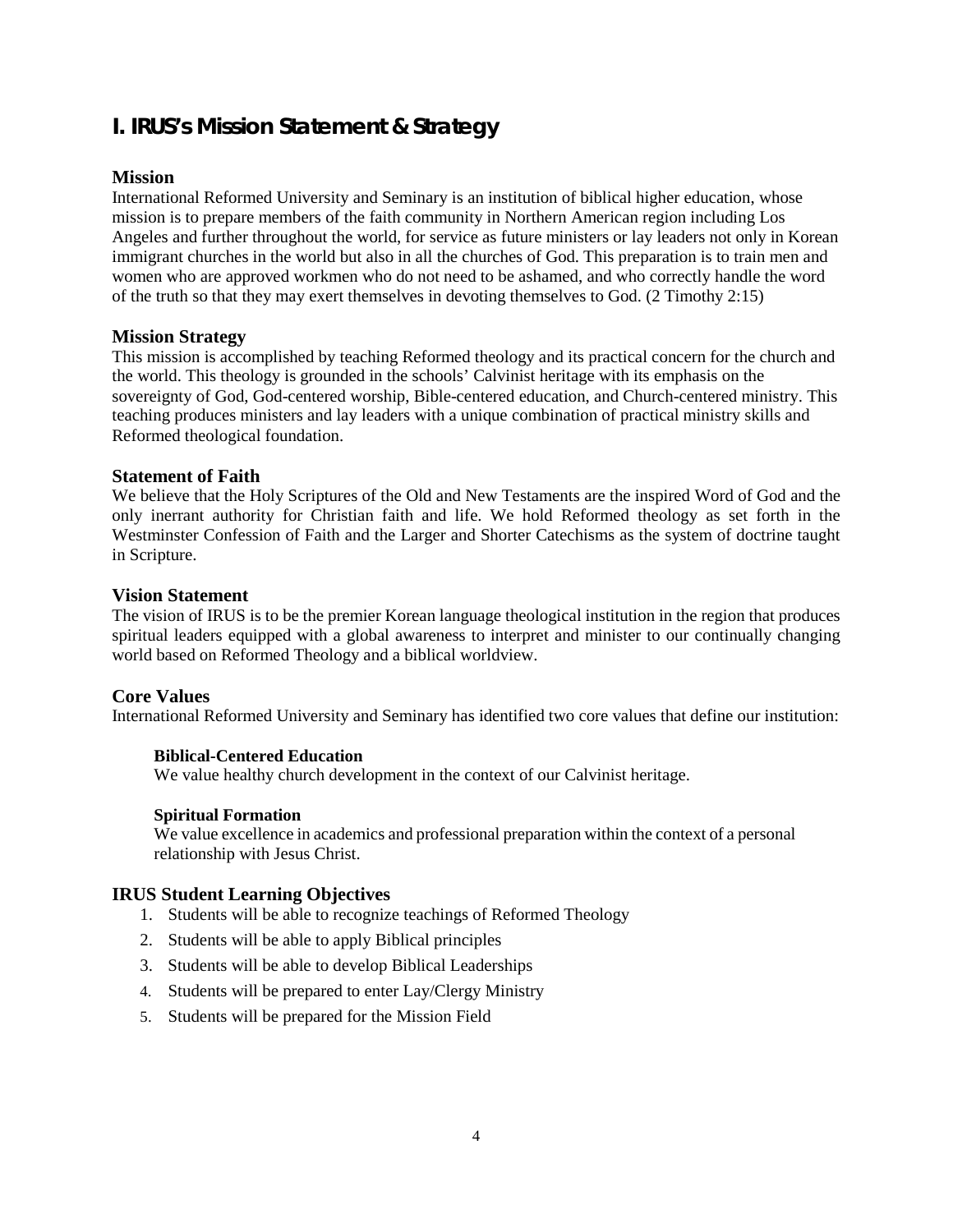## <span id="page-4-0"></span>**II. Student Services**

## <span id="page-4-1"></span>**Emergency Call**

| <b>Rampart Police Station</b>          |
|----------------------------------------|
|                                        |
| Good Samaritan Hospital (213) 977-2121 |

## <span id="page-4-2"></span>**Crisis Response Procedures**

It is important to understand the procedures IRUS University has in place and how it proceeds and responds in the case of an emergency on Campus.The University has an emergency guideline that includes procedures to ensure a rapid response to an unanticipated emergency or threatening situation. IRUS takes all incidents affecting student, faculty, and staff safety as serious and time critical. Campus safety is a responsibility we all share. All of us play a critical role in keeping students, faculty, and staff safe on campus.

## *Providing a Safe Campus*

Our Office of Administrative Services is responsible for campus security. The Office maintains excellent relationships with the LAPD Korea town Police Departments (Rampart Station), where Korean speaking police officers are available to provide immediate response when necessary.

We encourage members of the campus community or any visitor to immediately report suspicious activity or an emergency tothe Office of Administrative Services by calling 213-381-0081or in explicit threatening circumstances by contacting public safety directly such as LAPD Rampart Station by calling 213-484-3400 or 911. If an emergency requires the assistance of an outside agency, the Office of Administrative Services will also contact the appropriate organization as the situation dictates.

## *Crisis Response*

If a situation arises on or around campus that could potentially threaten the health or safety of University community members, administrators of the University are immediately summoned as part of IRUS's crisis response procedure. This group determines the appropriate actions to be taken, using IRUS's Emergency Guideline.

This action may include:

- Engagement of law enforcement officials, if appropriate
- Cancellation of classes
- Lockdown of campus buildings
- Evacuation of campus buildings

## *Emergency Communication Process*

In the event of an emergency, an effective University-wide communications process is vital in order to provide the greatest safety possible for our students, faculty, and staff.

We will use all available means of communications in a crisis situation, including text messaging, telephone, the Web site, and e-mail. The communications tools may include:

- Broadcast e-mails are sent to IRUS students, faculty, and staff, as well as alumni, if appropriate
- IRUS uses the IRUS Alert to quickly contact you during a major crisis or emergency. IRUS Alert delivers important emergency alerts, notifications and updates to the smartphone you register.
- Critical information is posted on the IRUS Emergency Hotline 213-381-0081; this information is accessible from on or off campus to any constituent.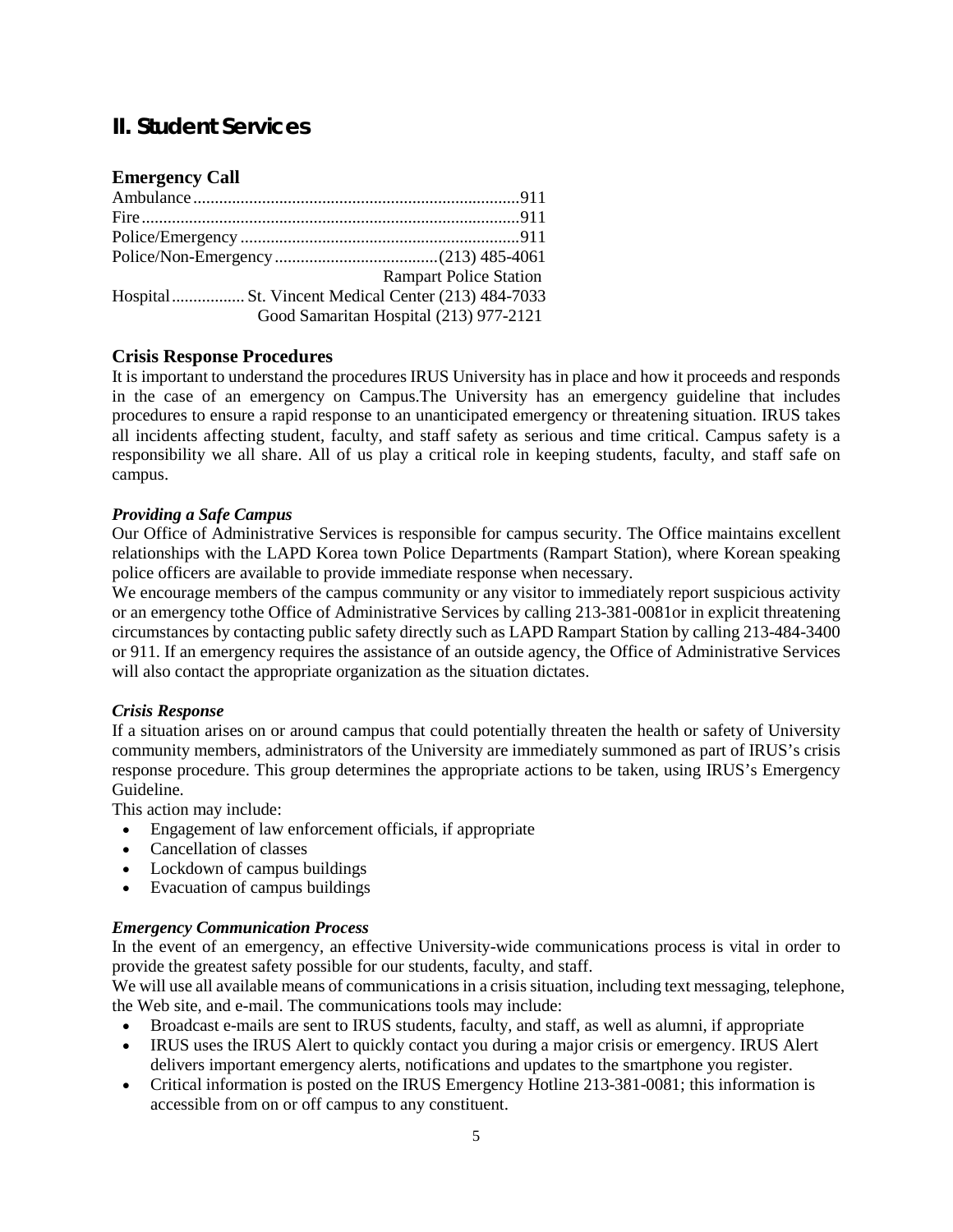## <span id="page-5-0"></span>**Campus Location & Facility**

International Reformed University & Seminary is situated in Los Angeles Korea-town, the commercial, cultural, and religious center of the Korean community in Los Angeles County, at 125 S. Vermont Ave., Los Angeles, CA.

The spacious two-story building houses a library, classrooms, a chapel, a student center, and faculty and administrative offices. Library has more than 33,500 books in Korean and English.

### <span id="page-5-1"></span>**Health Services**

Since there is no medical facility at IRUS, we try to inform our students to use neighborhood hospitals. Students can find Korean speaking doctors and nurses at theses hospitals:

- St. Vincent Medical Center, (213) 484-7033, 2131 W. 3rd St., Los Angeles CA90057
- Good Samaritan Hospital, (213) 977-2121, 1225 Wilshire Blvd, Los Angeles

## <span id="page-5-2"></span>**Mentoring/Counseling**

Faculty at IRUS has a desire to walk alongside the students in a pastoral role as they grow through academic and ministry experiences. In this pastoral role the faculty has a variety of ministry and life experiences that can be a valuable resource for the students. Believing that this relationship between faculty and each student can enhance the student's learning experience and help develop him or her as a sacrificial leader. Each student will be assigned to a faculty advisor (called a mentor) while enrolled at IRUS.

### <span id="page-5-3"></span>**New Student Orientation**

New students can become familiar with the school through the New Student Orientation at the beginning of Fall and Spring semester. During the Orientation, new students can meet IRUS's faculty and staffs. Academic programs and policies, student services and student government are introduced to new students.

## <span id="page-5-4"></span>**Library Services**

The mission of the Library is to provide students, faculty, and staff with the bibliographic resources, research tools, and study environment necessary for the academic training of men and women for Christian ministry. Library has about 33,500 cataloged books and uses Library of Congress numbering system.

#### *Library Hours*

Library will be closed on following days:

- Federal Holidays (New Year's Day, Christmas, Easter, Thanksgiving)
- Saturdays & Sundays
- When the school building is closed.

#### *Business Hours*

| • School days:     | A.M. 9:00- P.M. 7:30     |
|--------------------|--------------------------|
| • During vacation: | A.M. $10:00 - P.M. 5:00$ |

#### *Library Check-Out & Circulation Policies*

Once you have found the materials that you want, take your selection to the Checkout Counter. Give them and your library card to the desk attendant, who will check the materials out to you for a two-week period. You may renew at the end of the two-week period once for a total of four weeks in all. Students may have a maximum of seven (7) items (including any combination of books, videos, CDs, or DVDs) and faculty and staff a maximum of ten (10) items checked out at one time.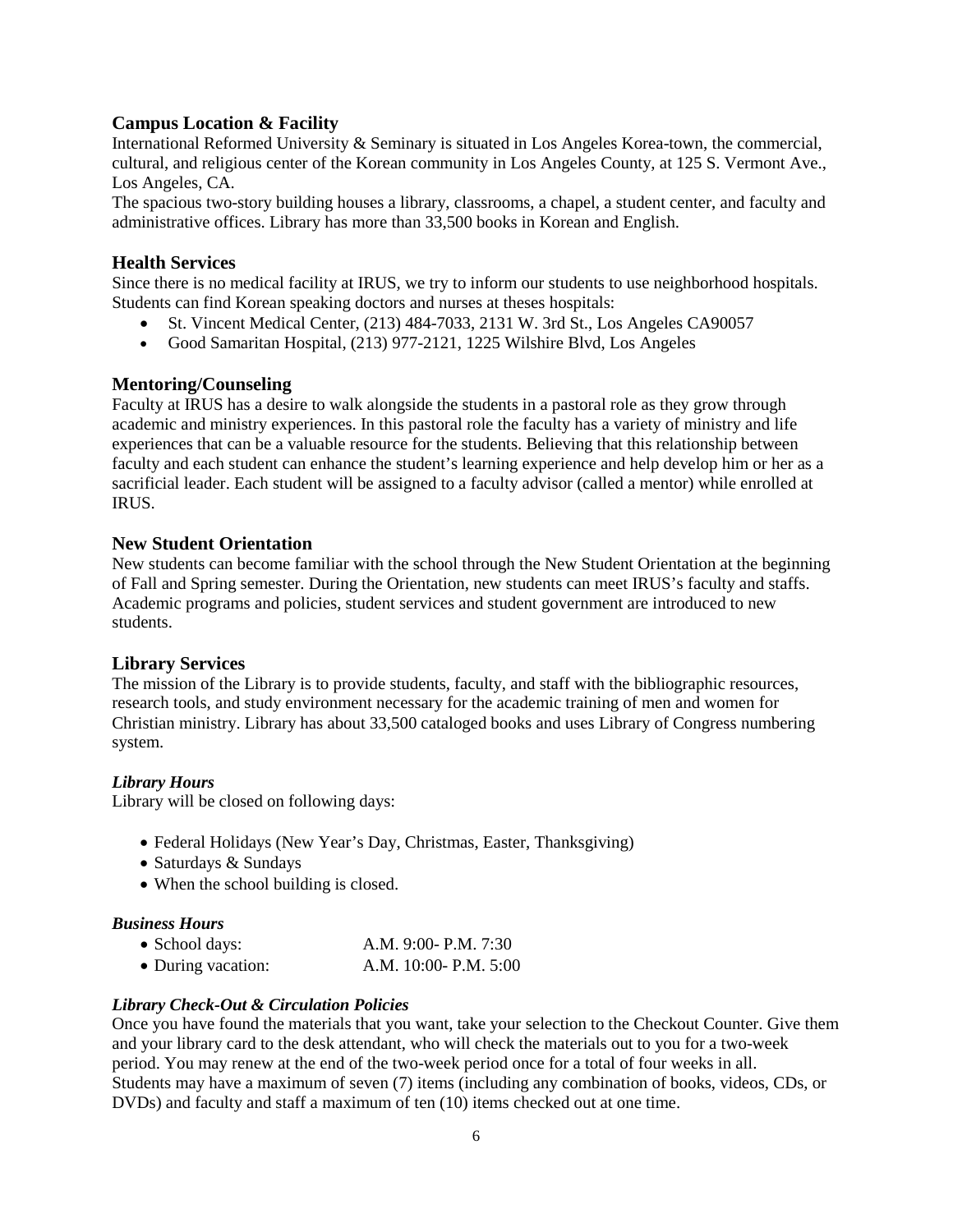## *Renewing Library Materials*

- **In Person:** At the Circulation/Check Out Desk.
- **Online**: Go to https://irus.library.site/
- **By Telephone:** Call the Library Circulation/Check Out Desk at 213-381-0081

IRUS Library materials can be renewed if the borrower's account is in good standing. Account problems that may prevent renewal include:

- 1. reaching the maximum number of renewals once
- 2. fines and other library charges
- 3. a block initiated by Admissions and Records because of an unpaid bill or other account problem

The following items CANNOT be renewed:

- 1. Items that have been requested by another patron. These items should be returned immediately to the Library on their due date.
- 2. Reserved items.
- 3. Overdue items

## *Overdue Notices, Overdue fines, and Billing*

Overdue notices are issued as a courtesy to all library users. However, non-receipt of an overdue notice does not exempt a borrower from applicable fines or billings. To avoid overdue notices, fines, and bills please renew your materials before the due date stamped in each item

### **Late Return Fees:**

| Fines per item: AV  | \$.50 per day |
|---------------------|---------------|
| Books and materials | \$.10 per day |

Fines should be paid at the Check-Out Desk. If you have questions about an overdue notice, contact the library. Outstanding library charges in excess of \$5.00 will automatically block your borrowing privileges. If you are a student, outstanding library bills may also prevent your registration for classes, your graduation, or requests for transcripts. Please pay your library bills promptly.

#### *Replacement of lost or damaged materials*

Library user needs to pay for the lost or damaged borrowed materials. He/she needs to pay for the total cost of replacing the material. The library staff can substitute the lost or damaged materials if the same materials can not be found. The payment must be made within one month.

#### *Book Purchase Request*

Any library user can submit a book purchase form to the library staff. He/she needs to submit correct information of books' title, author, publisher, and publisher year.

#### *Reserve Section*

The Reserve Section supports the instructional program by providing library resources, which are directly related to curricular offerings. Library users can not check out any material from the reserve section; they can borrow the materials for three hours within the library.

## *Library Etiquette*

- Please be mindful of other users. When you leave your seat, don't leave any personal items behind.
- Please use your own common sense: put your phone on silent mode and lower your voice while in the library.
- Please handle library equipment with gentleness.
- No food or drink is allowed inside the library.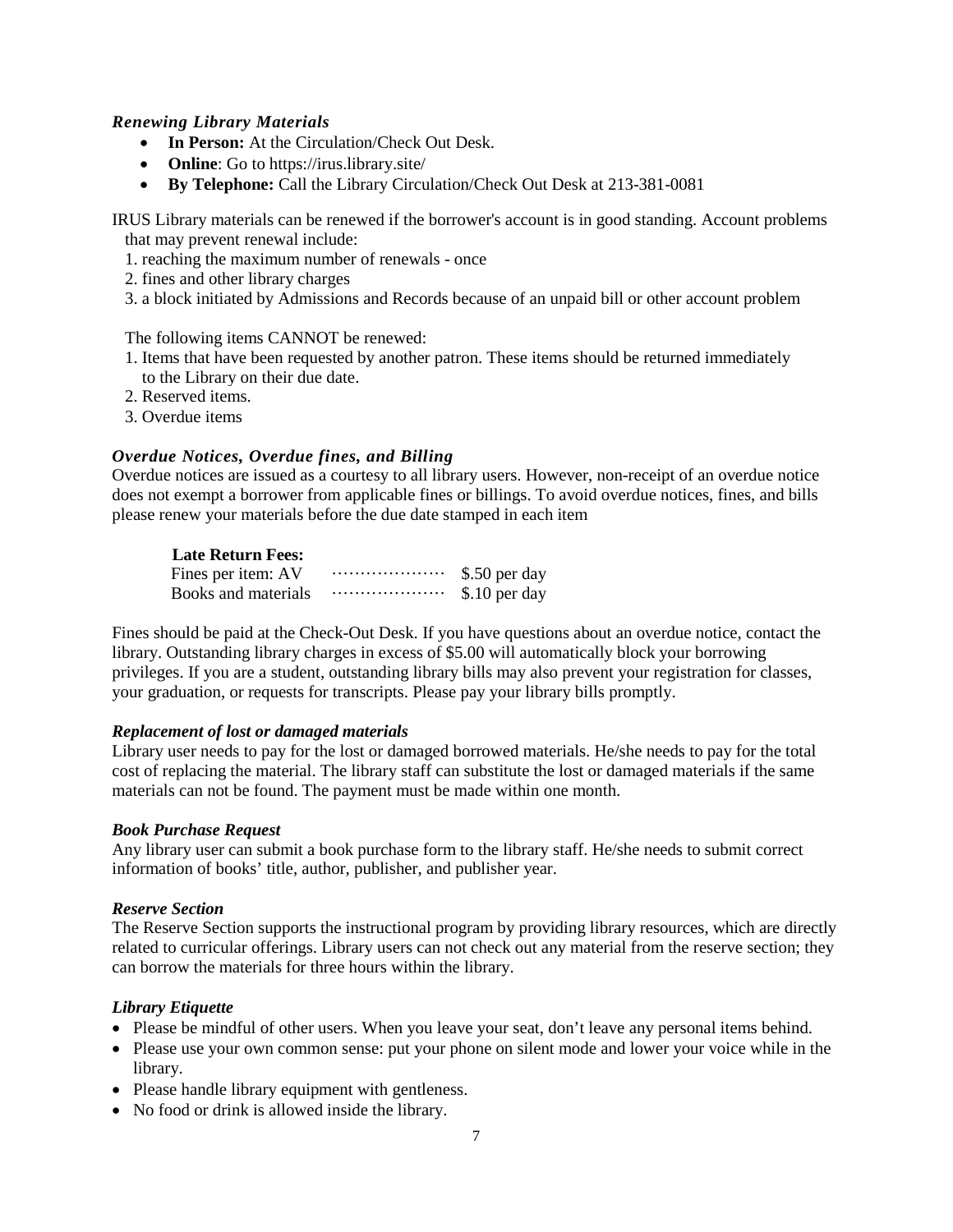### <span id="page-7-0"></span>**Placement Assistance**

IRUS diligently seek relationship with local churches and find ministry opportunities for our students and alumni. IRUS receives numerous requests from local pastors for ministry positions at their church and announce them at the bulletin board.

## <span id="page-7-1"></span>**Student Governments**

IRUS has two separate student governments i.e., graduate government and undergraduate government. They are supervised under the Dean of Students and are run by their student leaders who are president, vice-president, secretary, treasurer, and coordinator. President and vice-president are elected at the regular annual General Assembly. The other leaders are chosen by the elected president and vice-president. The student leaders are supposed to be model students. Their GPA must be above 3.0 in graduate and above 2.7 in undergraduate. No student who has not fulfilled his/her duties as student or is under any disciplinary process of probation or suspension. The bylaws of the student governments are attached in the appendix.

## <span id="page-7-2"></span>**Student Circles**

IRUS encourages students to form Student Circles for educational purpose. Christian fellowship among students is very important part of studying together at IRUS. In order to form a Student Circle, students need to get approval from the Student Government, the Dean of Student, and the President. The minimum of a student circle is five.

## <span id="page-7-3"></span>**Chapel**

Regularly scheduled chapel services are held to offer inspiration and worship for students, faculty, and staff. Chapels are on Monday thru Friday right after the first morning and the first evening classes.

## <span id="page-7-4"></span>**Student Employment**

Students who need to supplement family savings or other sources of funds are encouraged to seek limited outside employment while attending IRUS. Such employment assists the student in developing a balanced lifestyle. Working off-campus also provides students with the opportunity to impact our community through the witness of their life and the sharing of their faith.

IRUS recommends fulltime students to work less than 20 hours/week. IRUS recommends fulltime working students take less than 9 units/semester. I-20 students cannot work outside the campus; however, they can do work-study for less than 20 hours/week.

## <span id="page-7-5"></span>**Student Services for the Distance Education Plan**

- 1. Library
	- a. Online Library Catalog is available. (https://irus.library.site/)
	- b. Once student has located a book thru online library catalog, he/she can request the book thru IRUS's librarian's email: library@irus.edu
	- c. Requested books will be mail to the student who lives in US. IRUS does not yet to service International destinations and is seeking ways to meet International students' needs by means of library networking and online eBooks.
- 2. Mentoring
	- a. Each semester, a mentor sends email to online students initiating mentoring session.
	- b. Mentor and student can engage in mentoring dialog using chatting, emails, internet phones or telephones.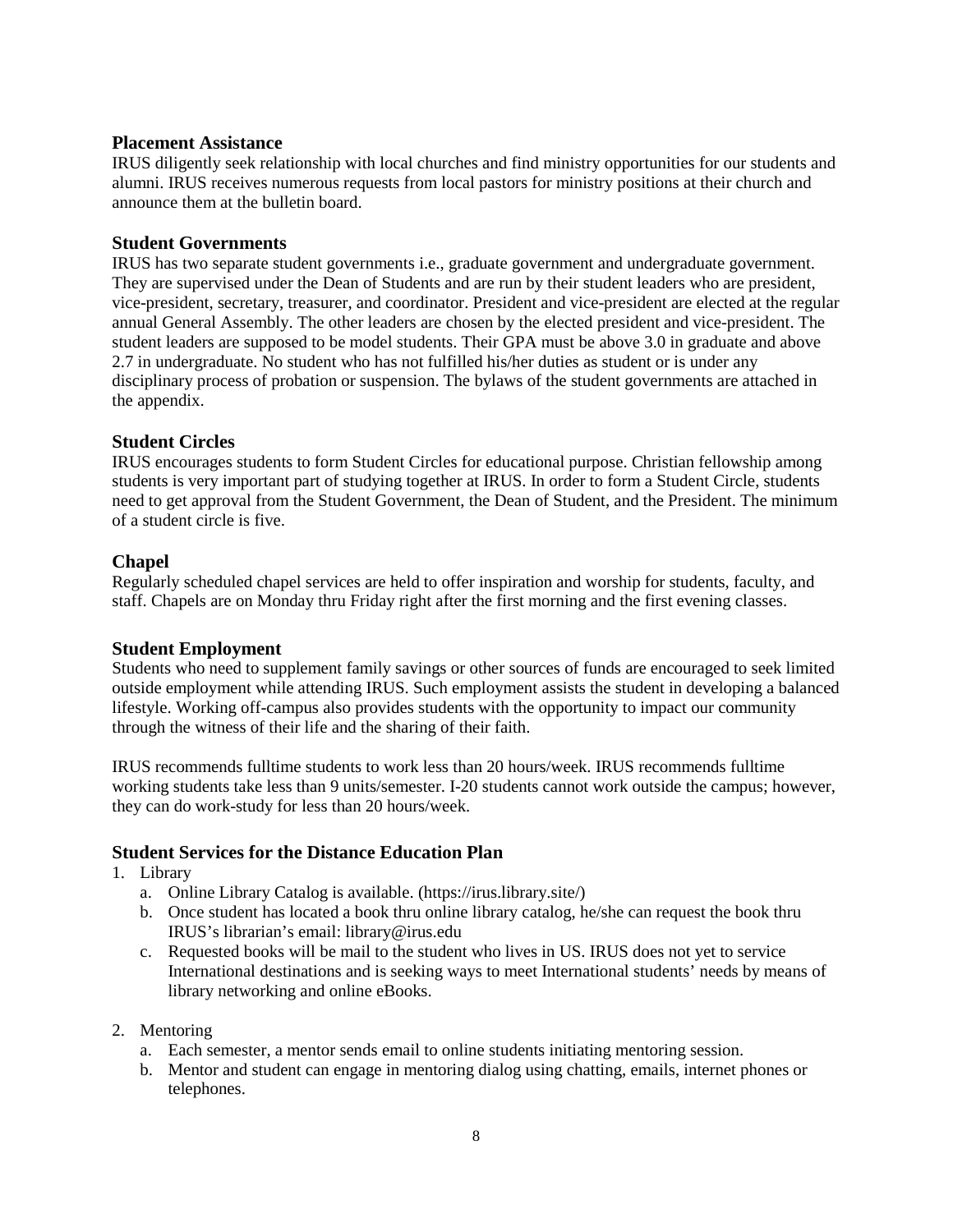## <span id="page-8-0"></span>**Student Ministry**

The spirit of servant is the core value of IRUS. IRUS places a strong emphasis upon the student's active participation in local church ministry and considers this a necessary part of the educational program offered. Through this ministry, students can learn what servant leader's roles are. This is valuable to them when they become a leader in the future.

The Student Ministry process includes local-church connected assignments that contribute toward three major objectives: a strong commitment by each student to active membership and service in a local church; the development of their own vision necessary for qualified ministry leadership; and the continuing understanding of their strength/weakness and being awareness for their skills, gifts, and abilities in ministry fields.

Students can choose any service according their situations. Student ministries are various: leading worship, being a Sunday school teacher, leading small groups, leading prayer groups, visiting seniors, orphanage, homeless and prison, and working with handicapped people.

Student Ministry is required for the BACS, MACS, and MAC students. Each student has to participate in the ministry at the minimum of 20 hours per semester for eight semesters for undergraduate students (total 160 hours and more) and for four semesters for graduate students (total 80 hours and more). Students need to submit the Student Ministry Report (use IRUS's form) to the office of the Dean of Students one week before the final exam week.

## <span id="page-8-1"></span>**III. Academics**

## <span id="page-8-2"></span>**Registration**

For regular attendance in any class, students must be registered for the class. Registration usually takes place two weeks before classes begin and continues until Friday of the first week of the semester. Additional drop/add is made until two weeks after the semester starts. Registration for intensive classes must be received no later than the first day of class. Registration for Winter/Summer Special Lectures will be done by the first day of the lectures. All students should meet with the Academic Dean prior to their registration.

## <span id="page-8-3"></span>**Enrollment Status**

Full time students are required to take a minimum of 12 units or more for B.A. and a minimum of 9 units or more for M.A./M.Div. per semester. Those carrying less than the minimum requirements are considered as part-time students. D.Min. students registered in the dissertation course (RES870, 871) are considered full-time enrolled although the number of units enrolled will be below the normal full-time course load. Students are normally permitted to carry a maximum of 18 units for B.A. students and 15 units for M.A./M.Div. students for each semester. To exceed maximum load, the student must receive the Academic Dean's approval.

## <span id="page-8-4"></span>**Auditing**

<span id="page-8-5"></span>Currently enrolled students and their spouses, pastors, and missionaries can audit the classes by paying \$50 per unit for BA classes and \$100 per unit for Master classes.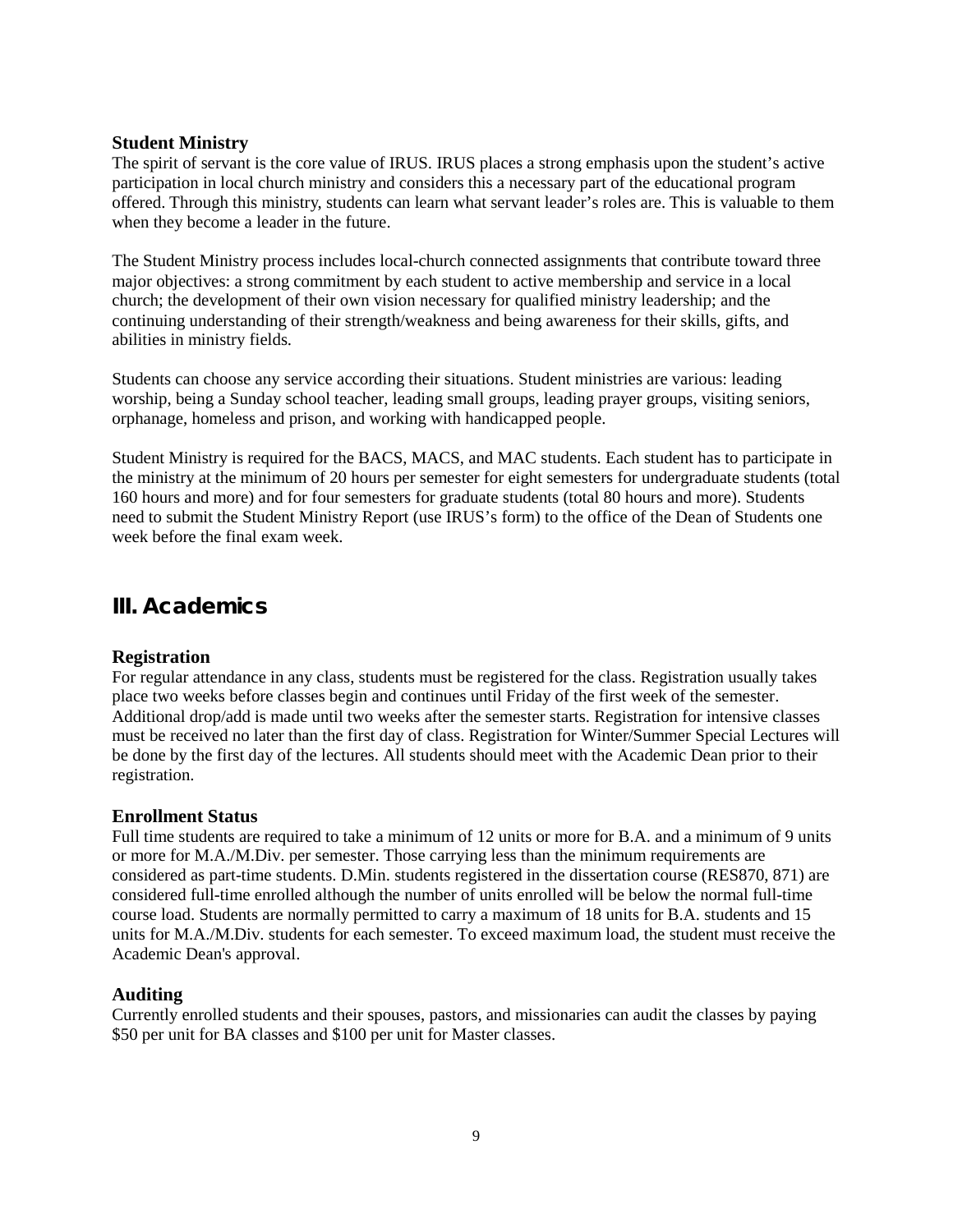## **Attendance and Absences**

Students are expected to attend all classes for which they have registered. In case of an extended absence, students are expected to report to the instructor and the Academic Dean. Each faculty member decides his or her own policies concerning class attendance. When unexcused absences exceed three absences out of 15 sessions of class, or the instructor judges a student's absences to be so excessive as to make it impossible for the student to complete the course successfully, the instructor must drop the students from the class.

Professors will begin recording attendance the first day of class and absences may impact grades. After role call by the professor, leaving the class without permission will be considered as an absence.

### <span id="page-9-0"></span>**Emergency Leave of Absence**

If an extreme emergency makes it impossible for a student to attend classes for a short period of time, the student may petition the instructor for an Emergency Leave of Absence (ELA). Petitions for leaves of absences are obtained from the Office of the Registrar. Absences incurred while on an ELA are not counted toward excessive absence. Approval is at the discretion of the instructor and may be for periods not to exceed five class days. Instructors will be asked to give make-up assignments for all work missed during the ELA.

Under no circumstances will emergency leaves be granted at the end of the semester when finals would be missed or course requirements not fulfilled.

#### <span id="page-9-1"></span>**Leave of Absence (Planned Educational Leave)**

When a student finds it necessary to interrupt progress toward a degree for a reason that is related to his or her educational objective and that is acceptable to the appropriate university authorities, the student may be granted a Leave of Absence (LA).

Only students in good standing are eligible for a LA. A LA will be granted when the student has filed an approved petition with the Office of the Registrar. The leave petition, which must be approved by the appropriate academic administrator, shall specify the reasons for the leave and the duration of the leave.

A student granted a LA has a commitment from the University to be reinstated in good standing. The reason(s) for requesting a leave must be stated clearly and completely. Reasons students may petition for a. LA are, but are not limited to, the following:

- a. professional or academic opportunities such as travel or study abroad, employment related to educational goals in the student's major field of study, or participation in field study or research projects;
- b. medical reasons including pregnancy, major surgery, or other health-related circumstances, and
- c. financial reasons such as the necessity to work for a specified period in order to resume study with adequate resources.

Approval will depend upon the significance of the leave in furthering the student's educational objective. It is the student's responsibility to demonstrate that there is a significant relationship between the LA and progress toward their educational objective.

Leaves may be granted for a maximum of two years or four consecutive semesters. A request for a LA must be filed prior to the period of absence. Retroactive leave requests will not be approved.

Failure to return from a LA, as specified in the approved petition, will be considered as a withdrawal from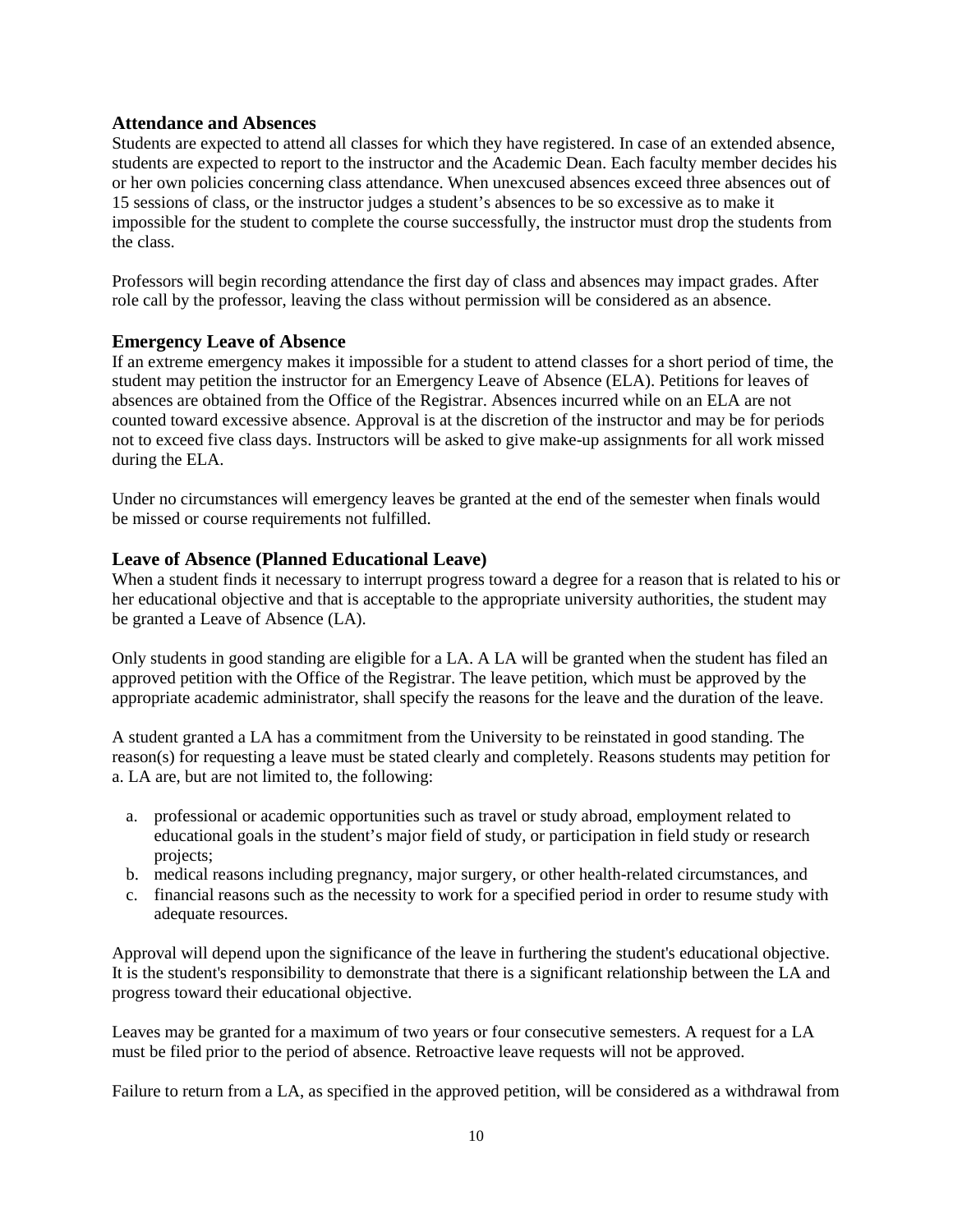the University. Under such circumstances, re-enrollment will require a full application for readmission under the same circumstances as any new or returning applicant, including enrollment in the curriculum in effect at the time of re-enrollment.

## <span id="page-10-0"></span>**Bible Test**

A comprehensive Bible Test is required to graduate for all M.Div. students. By passing the test, the student has completed the obligation to demonstrate a working knowledge of biblical content for graduation. Students must pass the test with a score of seventy percent or above in order to complete the degree program.

## <span id="page-10-1"></span>**Pastoral Internship**

All M.Div. students are required to register for the internship program (PT611~613 Pastoral Internship I, II, III) during their period of study at IRUS. Each internship course involves two hours per week of supervised ministry experience in local churches for a full semester (Total 30 hours per semester). Additionally, students enrolled this course are required to attend chapels (twice a week/semester) and Spiritual Revival Services (2 days/semester), which are regularly held at IRUS.

The Pastoral Internship courses at IRUS provides an opportunity for M.Div. students to build up experiences as a minister through local ministry services and learn various ministry skills such as worship, education, evangelism, administration, preaching, and etc. Through the supervisor's evaluation, they know that their strengths and weaknesses and their ministry talents and spiritual gifts.

## <span id="page-10-2"></span>**Graduation**

Degrees are given at each semester. In order to graduate in a given term, a student must:

1. Complete the course of study as outlined in the curriculum for the degree;

- 2. Be in good academic standing.
- 3. Pay all debts to the university-seminary or make necessary financial arrangements;
- 4. Complete an application for graduation by the first week of the semester of intended graduation;
- 5. Complete all work by the end of the term.

6. Applicants are required to pay the graduation fee. Graduation fee is \$300 for this year; but, it is subject to change each year.

The Commencement exercise is held only at the end of the Spring Semester.

## <span id="page-10-3"></span>**Honors**

For graduation honors, students completing their programs with an overall grade point average of 3.75 will be graduated with Cum Laude (Honors); students with a 3.9 GPA for Magna Cum Laude (High Honors).

## <span id="page-10-4"></span>**School Catalog**

Students can fulfill their academic graduate requirements according to following documents.

(1) Student's first year's catalog

(2) Returning students from his/her previous withdrawal follow the requirements of the returning year's catalog.

## <span id="page-10-5"></span>**Transfer of Credit Policy**

## A. General Policy

1. Official transcripts from any institution previously attended must be submitted directly to IRUS. Transcripts will not be accepted unless they are received officially sealed (unopened) from the school. A transfer student needs to make an appointment with the Academic Dean to analyze his/her transcript. Official transcripts from any institution previously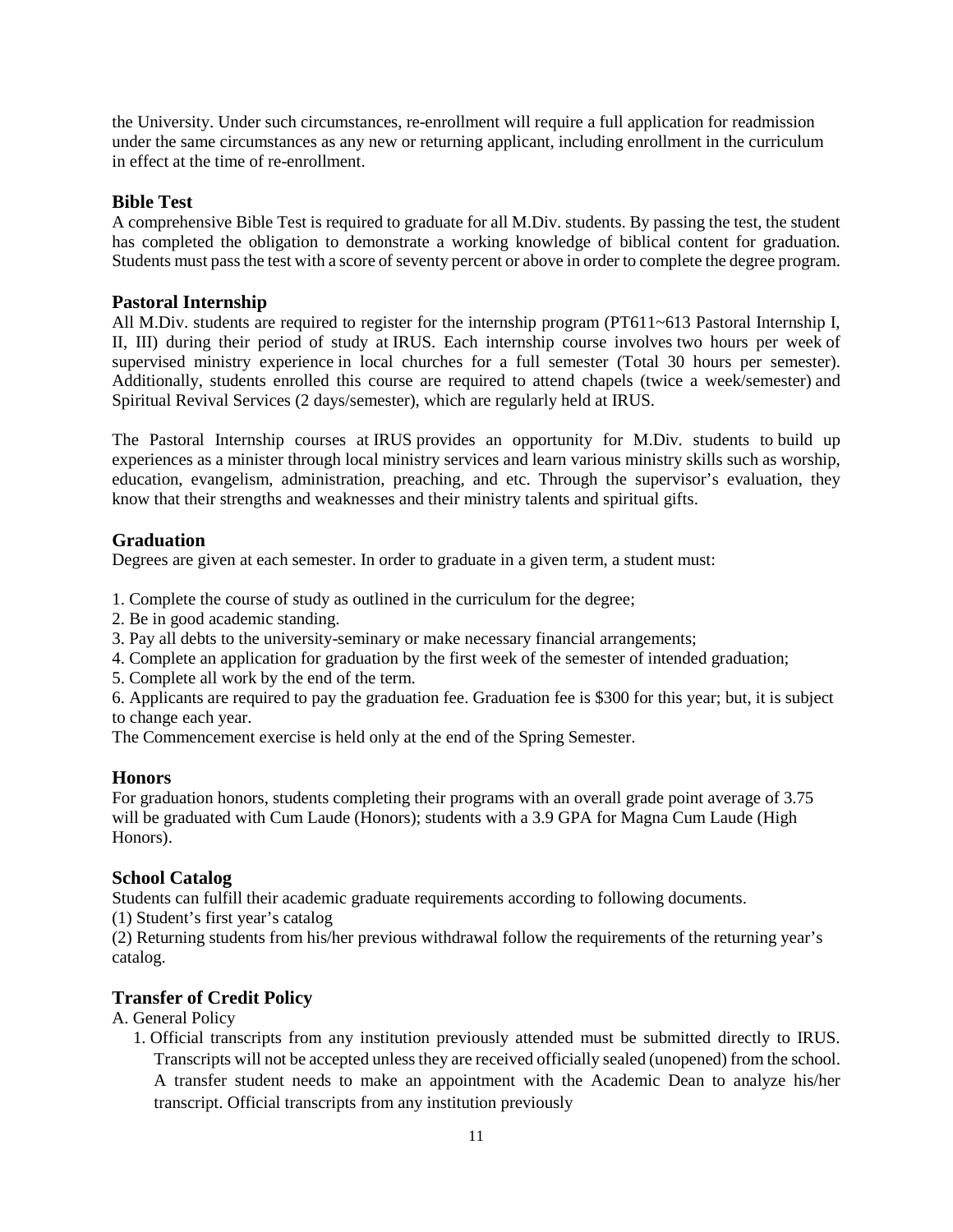- 2. The credit granted will reduce the number of units required at IRUS; at least 30 units for BA, 24 units for MAC, 28 units for MACS, 32 units for M.Div. and 19 units for D.Min. must be completed at IRUS.
- 3. In general, IRUS grants credit from institutions of higher education either approved by BPPE or accredited by an accrediting association recognized by the U. S. Department of Education, or any institution of higher learning, including foreign institutions, if the institution offering the undergraduate program documents that the institution of higher learning at which the units were earned offers degree programs equivalent to degree programs approved by the Bureau or accredited by an accrediting association recognized by the U.S. Department of Education
- 4. Only coursework with a grade of B or better is transferable. A student's GPA is computed only on work completed at IRUS.
- 5. IRUS does not award credit for prior experiential learning.
- 6. IRUS does not grant credit from a job training school.
- 7. IRUS uses Semester system. If a student is transferred from a Quarter system, his/her credit will be calculated with 3:2 ratio. For an example, his/her 12 units will be calculated as 8 units.
- 8. The transfer of credit from unaccredited institutions is individually evaluated and determined.

#### <span id="page-11-0"></span>**Readmission**

Student can apply for readmission to IRUS through the Office of Registrar if he/she:

- Missed two or more semesters due to non-enrollment.
- Were dropped for non-payment.
- Were dismissed.

#### *Filing Procedures*

Complete and return the Readmission Application with the non-refundable application fee\* to the Office of Registrar. The readmission fee is not required for military personnel returning from active duty. If student is returning from active duty, he/she must provide a copy of his/her active-duty paperwork along with this readmission application.

#### *Eligibility*

Readmission application will be reviewed by Academic Dean. If student is accepted for readmission, he/she will be admitted to the same college and major as in his/her last quarter of attendance.

#### *Transfer Credit*

If student attended another educational institution during his/her absence, he/she must send official transcripts to the Office of Registrar. The Registrar Office will review these transcripts five to eight weeks after the semester he/she returns.

## <span id="page-11-1"></span>**Grading and Academic Requirement**

#### *Academic Probation*

Any bachelor degree objective student whose CGPA falls below 2.5 and any graduate student (masters or doctoral degree) whose scholarship falls below a CGPA of 3.0 in courses receiving letter grades for work attempted at IRUS shall be placed on academic probation.

- a. A student on probation is required to meet with his/her academic advisor to review their academic progress.
- b. A student on probation may be assigned a restricted program of studies.
- c. Any bachelor degree student who is on academic probation whose grade point average for coursework undertaken in the semester just completed is 2.5 or better, but whose overall or cumulative grade point average for all coursework attempted is still less than 2.5, shall remain on academic probation. Any graduate students whose GPA is 3.0 or better for coursework just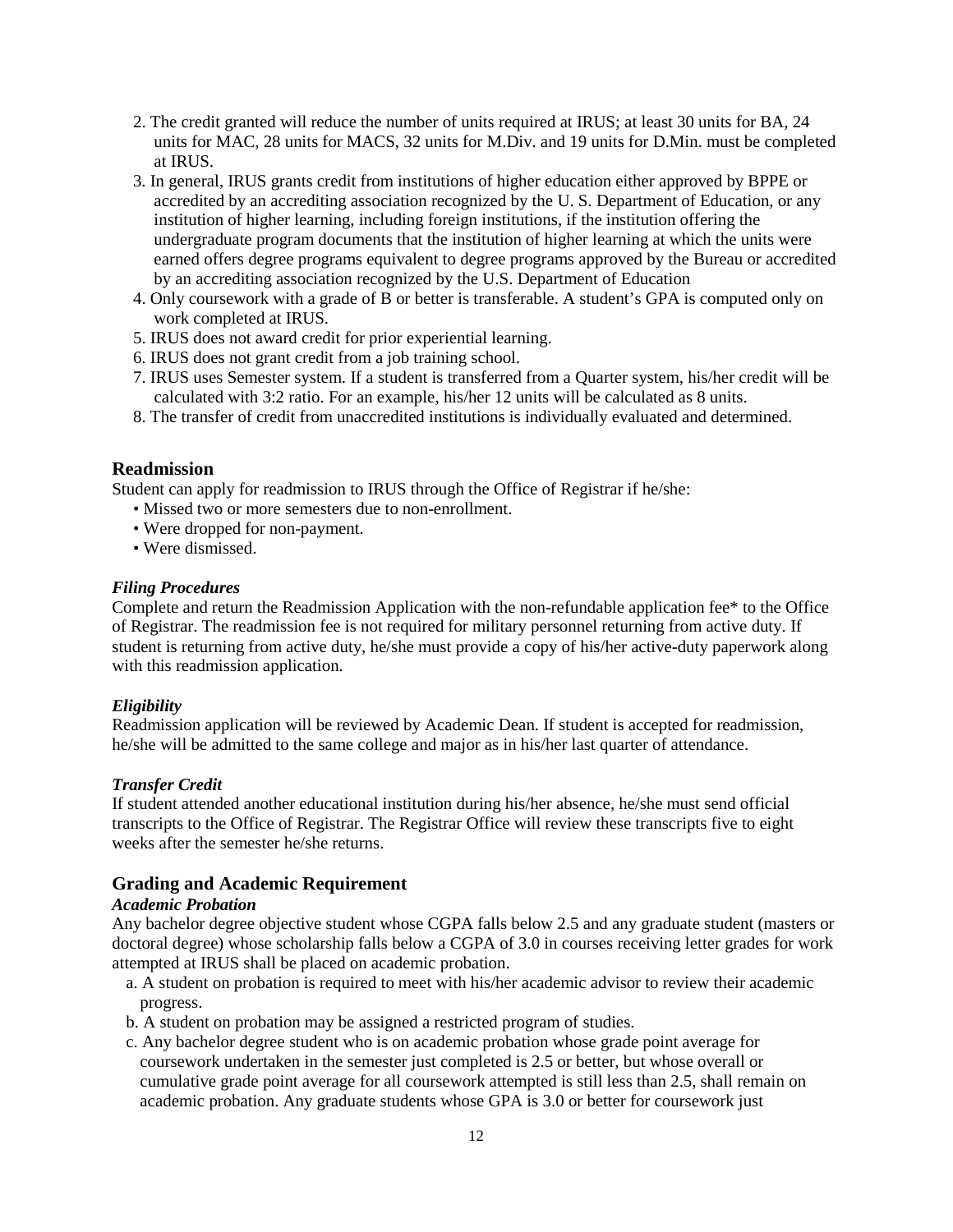completed, but whose cumulative GPA, CGPA, is still less than 3.0 shall remain on probation.

## *Removal from Probation*

Any student placed on academic probation shall be removed from probation when the cumulative grade point average at IRUS has improved to 2.5 for bachelor degree students and 3.0 for graduate students.

## <span id="page-12-0"></span>**Grading Criteria**

| Grade                   | Grade<br>Point | - -<br>Percent<br>Equivalent | Grade          | Grade<br>Point | Percent<br>Equivalent | Grade | Grade<br>Point | Percent<br>Equivalent |  |
|-------------------------|----------------|------------------------------|----------------|----------------|-----------------------|-------|----------------|-----------------------|--|
| $\boldsymbol{A}$        | 4.0            | $93% +$                      | A-             | l3.7           | 90-92%                |       |                |                       |  |
| $B+$                    | 3.3            | 87-89%                       | B              | 3.0            | 84-86%                | $B-$  | 2.7            | 80-82%                |  |
| $C+$                    | 2.3            | 77-79%                       | $\overline{C}$ | 2.0            | 73-76%                | $C-$  | 1.7            | 70-72%                |  |
| $D+$                    | 1.3            | 67-69%                       |                | 1.0            | 63-66%                | D-    | 0.7            | 60-62%                |  |
| $\overline{\mathrm{F}}$ | 0.0            | $<$ 59%                      |                | Incomplete     |                       | W     | Withdraw       |                       |  |
| $\mathbf R$             | Repeated       |                              |                | Pass           |                       |       |                |                       |  |

IRUS uses the following grading system:

\*A grade of 'F' can be raised a maximum grade of 'B+' after retaking the course.

\*\*A grade of 'I' can be changed to a grade of 'F' by the end of the next semester when all course requirements have not been satisfied.

## <span id="page-12-1"></span>**Letter Grade Description**

- A: Work of highest quality in all areas; virtually flawless mastery of facts and concepts; creative; able to evaluate data and trends.
- B: Above average mastery of facts, concepts, creativity and analysis. Student manifests lack of understanding in a few areas but generally this student has performed well in demonstrating that they have achieved the course objectives. Student demonstrates that they will potentially show effective leadership in ministry.
- C: Average grasp of facts, concepts, creativity and analysis. Student has achieved many of the learning objectives for the course and displays an average ability to perform tasks for ministry.
- D: Below average grasp of facts and competence for ministry. This grade reflects the fact that the student did not achieve many of the learning objectives of the course and it indicates a minimum proficiency level of learning. It indicates that the student is deficient in ministry preparation in this area.
- F: Lack of understanding of key concepts and skills. Failure to achieve minimal levels of learning and ministry preparation. No credits awarded.

## <span id="page-12-2"></span>**Incomplete Policy**

A grade of Incomplete may be granted when a student's work in a course is not completed at the end of the term. Incomplete is allowed only when necessary and the Academic Dean will decide whether it is necessary. If an 'Incomplete' is permitted a student should submit the completed assignment to the professor at the end of the next Semester.

## <span id="page-12-3"></span>**Repeating a Course**

If a student receives a failing grade, the student may retake the course. If the course is retaken, the new grade will be calculated into the student's grade point average replacing the previous failing grade. The maximum grade is 'B+' and students must pay the current tuition to retake the course.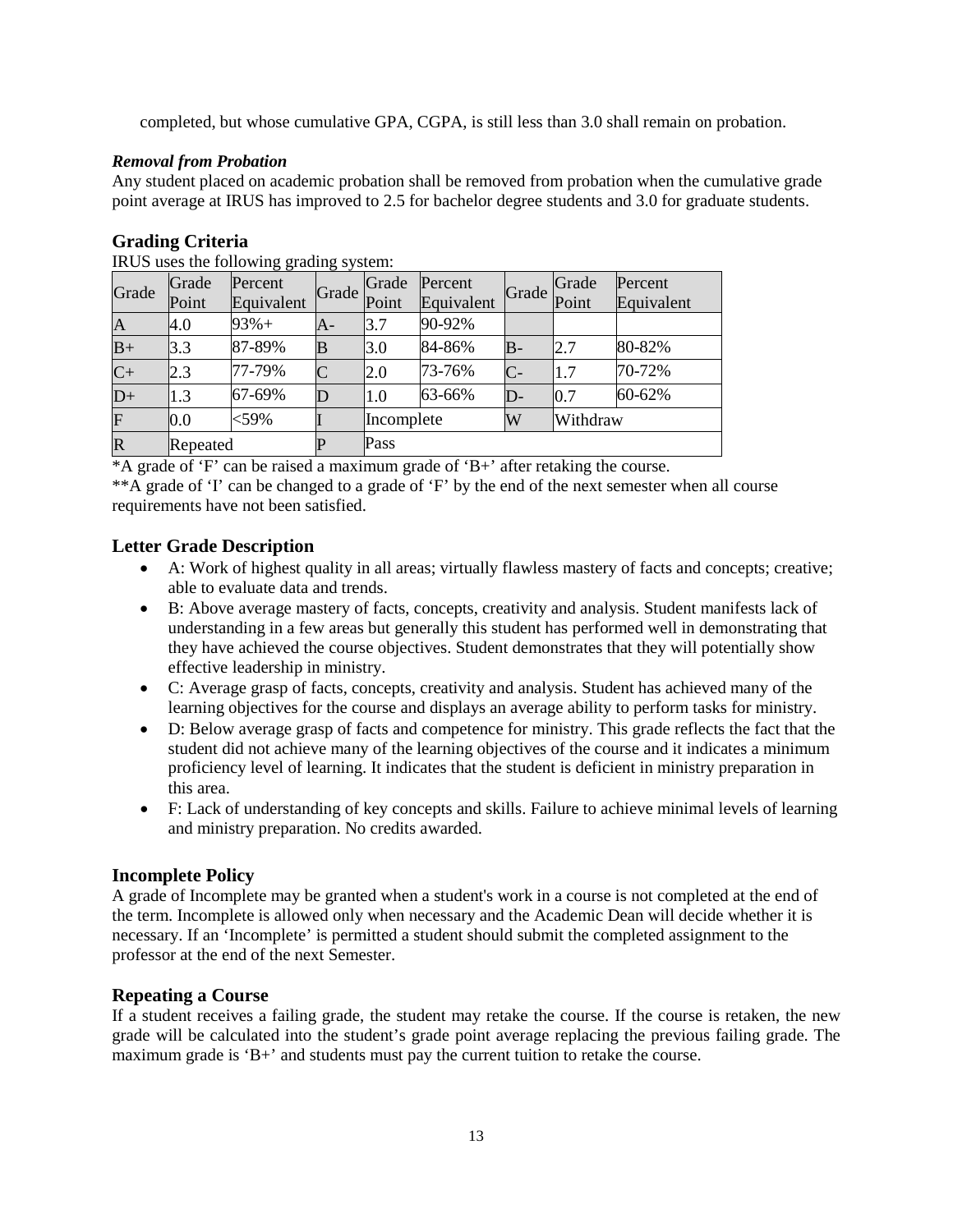## <span id="page-13-0"></span>**Examinations**

There are mid-term examinations and final examinations.

Final examinations are scheduled during regular class hours during the last week of each term. Students are expected to take their final exams at the scheduled time. In the case of extenuating circumstances, arrangements may be made with the professor to take an exam at another time.

## <span id="page-13-1"></span>**Change of Academic Policies**

IRUS reserves the right to change its academic policies and to add new policies according to its needs. IRUS will inform students about the changes so that there will be no misunderstanding.

## <span id="page-13-2"></span>**Students' Right Concerning Academic Policies**

When a student needs special attention from school regarding the Academic Policies, he/she can request this to the Academic Dean in writing. This matter will be discussed and be decided by the Faculty Committee. The Faculty Committee will inform the result to the student in writing. When the student is dissatisfied with the result, he/she make a petition to the Academic Dean for a review.

## <span id="page-13-3"></span>**Academic Freedom**

IRUS recognizes that with the field of education, academic freedom is a highly held right. In that regard IRUS will do everything possible to ensure that faculty members are given the freedom to represent views, theories, research results, and opinions in the normal process of teaching their assigned courses. However, IRUS also recognizes that academic freedom must be weighed in response to the responsibilities of Christian faith and practice. The principles of developing Christian community, the responsibility of leadership by faculty members as role models to the students, the ethics of Christian faith as prescribed by the school's statement of faith also provide the boundaries within which faculty members exercise their academic freedoms. The statement reads as follows:

- 1. The Christian faith directs all thought and life toward God who is the source of truth, the judge of all human thoughts, and the ultimate end of all theological inquiry.
- 2. The freedom of the Christian always involves a commensurate responsibility toward God and neighbor. It is never the freedom merely to be left alone or ignore basic obligations.
- 3. Christian freedom exists within the confession of Christian faith. A theological school may acknowledge specific confessional adherence as laid down in its own charter and constitution. A concept of freedom appropriate to a theological school will respect this confessional loyalty, both in the institution and with their individual members. At the same time, no confessional standard obviates the requirement for responsible liberty of conscience in the Christian community and the practice of the highest ideal of academic freedom.
- 4. While freedom must ultimately be realized through the spirit and loyalties of humanity, it must take form and be protected through concrete standards of institutional practice. Every statement of such standards moves somewhat in the sphere of law and regulation. We recognize that the effectiveness of stated principles depends finally upon the dedication within the Christian theological school to a genuine concern for liberty of mind and spirit in theological teaching.

With these assumptions in mind, IRUS has as its policy of academic freedom the following: Faculty members are free to express views and opinions concerning their areas of teaching responsibility within the confines of the school's statement of Reformed beliefs. If faculty members find that they have differing opinions in regard to these statements, it is within the context of maintaining Christian unity and community that the faculty member must first discuss these divergences with the school Administration before disseminating these opinions in the classroom.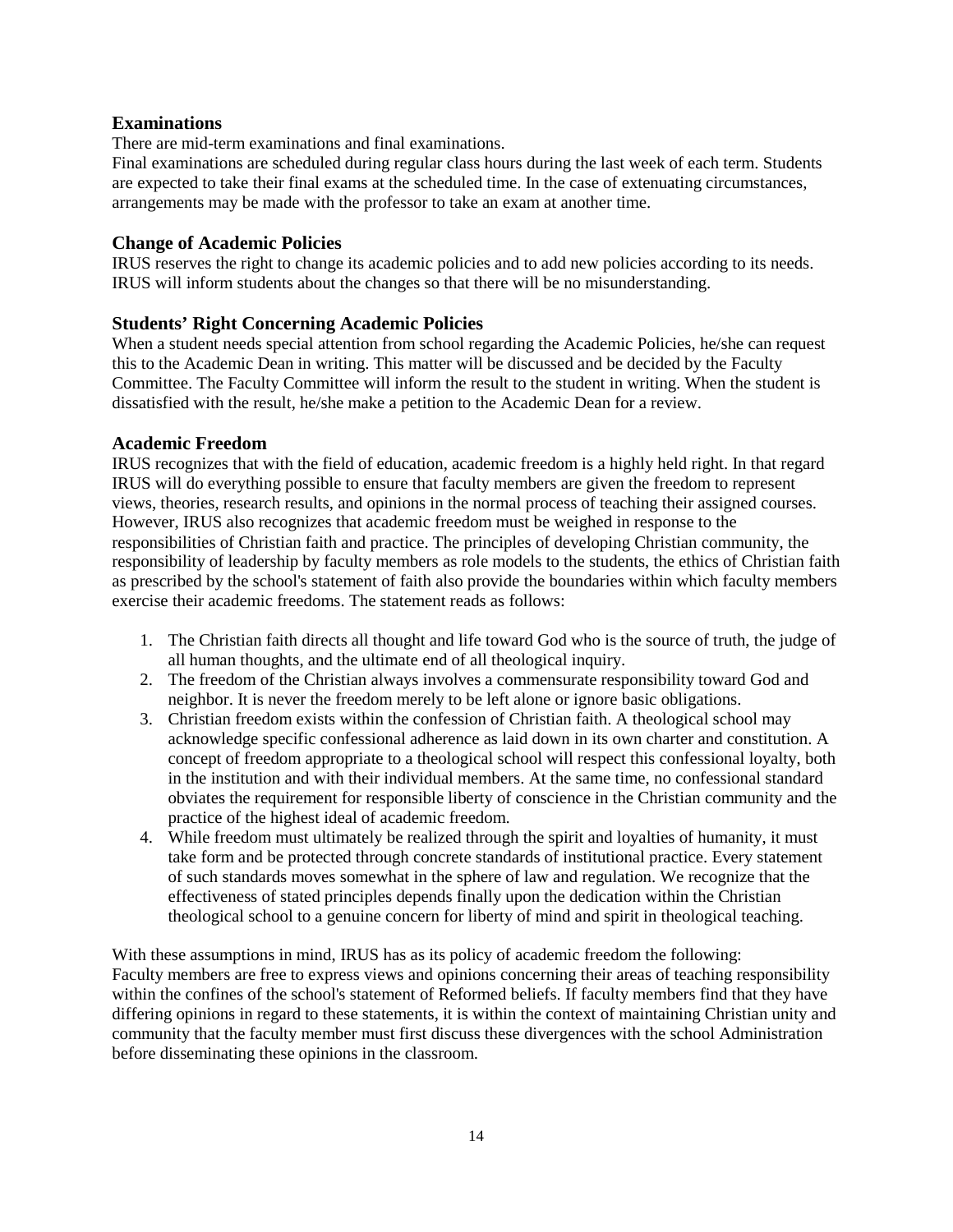Faculty members who hold differing and potentially contentious theological views will be asked to step down from their faculty position. When this happens, IRUS will still hold the resigning faculty member in highest regard, realizing that the human perspective on theological truth is never complete and clear. In non-theological, non-biblical and non-professional courses, it is expected that the course will be taught in accordance to a Reformed Christian worldview and consistent with the IRUS's statement of beliefs.

#### <span id="page-14-0"></span>**Student Record**

Students' records, grades, and important financial documents are stored in a fire-proof cabinet and computer Data CD. When IRUS has to be closed, the board shall name a custodian of records, who shall preserve all the important documents such as student records, financial records, etc. IRUS will keep student's record and financial documents for five years and will keep student's grades permanently.

## <span id="page-14-1"></span>**IV. Campus Life**

#### <span id="page-14-2"></span>**Dress Code**

Scripture mandates modesty. The biblical principle is clear: modesty and decency are traits of godliness. Modesty is not only reflected by clothing choices, but also by the intent with which one chooses to conduct him or herself. As believers we have the right to choose from a wide array of styles and fashions. This right, however, has the potential to cause other people to stumble.

#### <span id="page-14-3"></span>**Classroom Etiquette**

Professor has right to ask a disrespectful and ill-behaving student to leave the classroom. When the student is asked to leave the classroom, his or her attendance is recorded as an absence. If the student feels that the professor's request has no merit, he or she can make an appeal to the Dean of Students.

#### <span id="page-14-4"></span>**Academic Integrity**

Each student at IRUS is responsible to maintain honesty and integrity in all academic work. Any offense will carry a penalty and must be reported to the Academic Dean. The penalty can range from loss of the assignment (earned "F") to academic dismissal. Lack of integrity is evidenced by, but not limited to, cheating, plagiarism, and/or fabrication. Anyone who assists another student in an academic integrity offense is equally responsible. The college promotes sound moral values in all areas of campus life including honesty in all academic endeavors.

## <span id="page-14-5"></span>**Discipline & Disciplinary Policy**

### *Discipline*

The primary goal of the IRUS Disciplinary Policy is always to pursue the full restoration of the involved student. With this goal in mind, the suspension of a student from IRUS is not a desired result, but suspension may occur if a student shows an unwillingness to comply with or meet the objectives of a restorative action plan. . Intermediate consequences are employed whenever possible to avoid suspension or expulsion from school or eviction from the residence halls or apartments. Each incident is reviewed on a case-by-case basis, with consideration of the severity of the violation, the context of the incident, a history of prior misconduct, the responsiveness of the accused to confrontation, and the degree to which the individual displays genuine repentance.

Community members are expected to provide firsthand testimony that will bring greater clarity and understanding to judicial proceeding. While painstaking efforts are taken to maintain consistency from cases to case and individual to individual, confidentiality often prevents the disclosure of details that contribute to a judicial decision, occasionally resulting in unanswered questions regarding an outcome.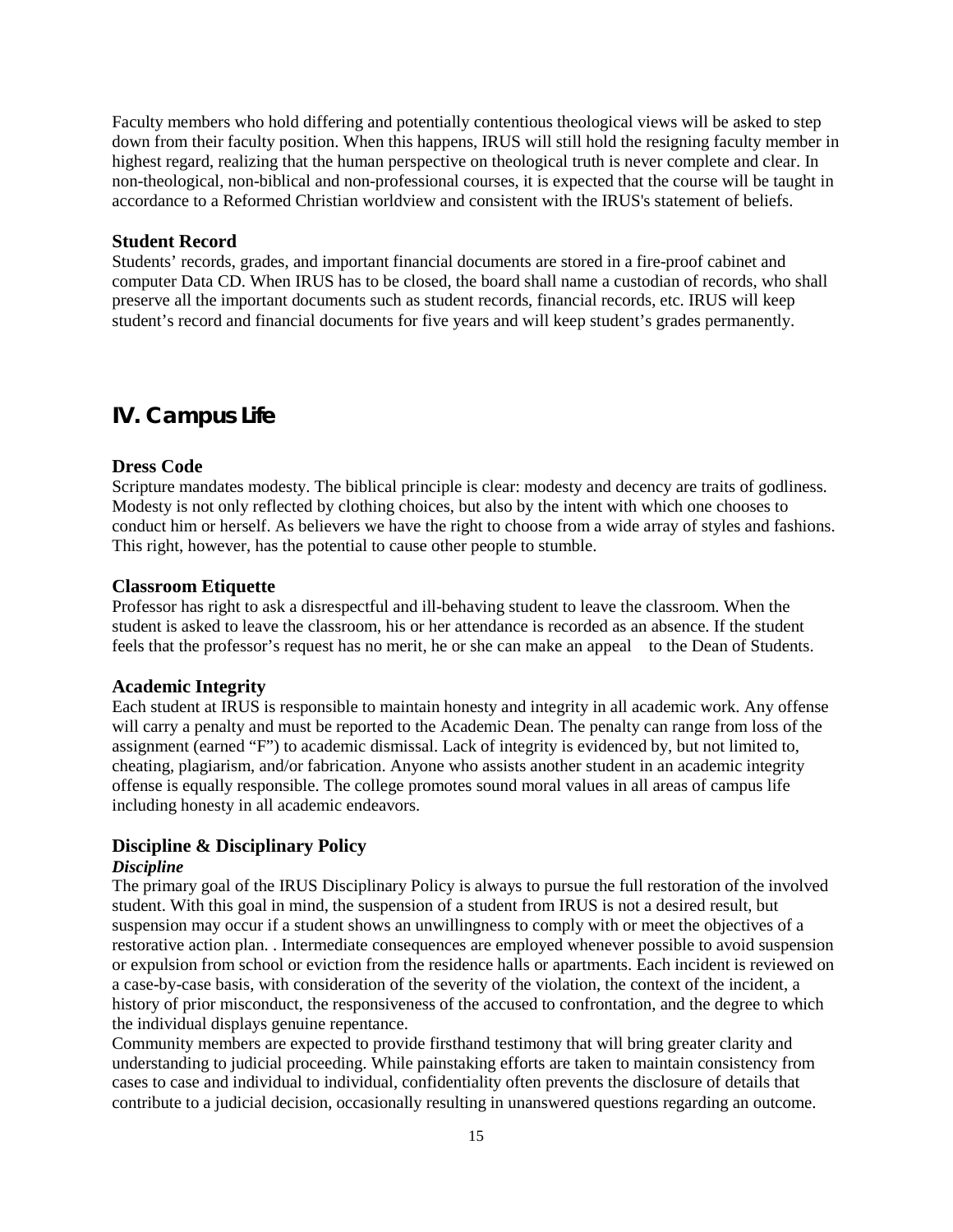Uninformed community members are asked to extend the benefit of doubt to officials, knowing that prayerful consideration has been employed in the proceedings and the subsequent outcome. The Dean of Students serves as the chief student conduct officer for the college and works with the residence directors and other administrators to resolve such matters. The following guidelines are used to establish continuity for administering consequences for violating community standards.

### *Disciplinary Action*

The type of disciplinary action given to a student is based on his/her level of violations.

(1) Admonition: Minor violations likely to result in a minimum consequence of a verbal or written warning with additional sanctions.

(2) Probation: Intermediate violations likely to result in a minimum consequence of probation or limitedterm suspension with additional sanctions and conditions.

(3) Suspension: Major violations likely to result in suspension. Any record of suspension will be recorded in the student's file. A suspended student needs to fulfill the condition of his/her penalty. (4) Withdrawal / Dismissal: If a suspended student is not willing to follow rules at IRUS, IRUS can

instruct the student to withdraw from school immediately. (5) If the student is not willing to accept IRUS's ruling, he/she can appeal to the Dean of Student.

## <span id="page-15-0"></span>**The Right of the Student under Disciplinary Action**

(1) Student has right to know why he/she is under disciplinary action in writing.

(2) Student has right to request a hearing before the Disciplinary Committee. (The members of the

Disciplinary Committee include both selected faculty members as well as selected students.)

(3) Student has right to present his witness and/or evidence and to defend himself/herself.

(4) Student has right to elect the representative to help him/her.

(5) Student has right to have access to the minutes of the Academic Committee regarding his/her case and to receive the copy of the final decision.

(6) Student has right to request a hearing before the Academic Committee meeting.

## <span id="page-15-1"></span>**Sexual Harassment Policy**

In compliance of CEC's 94385, it is the policy of IRUS to maintain a working and learning environment free from the sexual harassment of its students, employees, and those who apply for student and employee status. Any behavior determined to constitute sexual harassment will be viewed as neither complimentary nor humorous, and will be subject to disciplinary action.

IRUS recognizes that the perception of sexual harassment behavior is often subjective and that the circumstances surrounding the conduct, as well as its pattern, frequency and severity, need to be considered in assessing the behavior. Sexual harassment may be verbal, graphic, written or physical in nature, each of which may be grounds for disciplinary action. Sexual harassment includes such behavior as sexual advances, request for sexual favors, and other verbal or physical conduct of a sexual nature directed towards an employee, student or applicant.

If a student believes that he/she has been sexually harassed, he/she should provide a written complaint to the Academic Dean (if the complaint is against a faculty member), the Dean of Students (if the complaint is against another student), or the office of the President (if the complaint is against a non-faculty employee), as soon as possible after the incident. This complaint should include details of the incident or incidents, names of the individuals involved and names of any witnesses. The college will immediately respond to any written complaint, signed by the complaining person, which substantially complies with these requirements.

If the college determines that sexual harassment did occur, effective remedial action will be taken in accordance with the circumstances involved. Any administrator, faculty member, staff member or student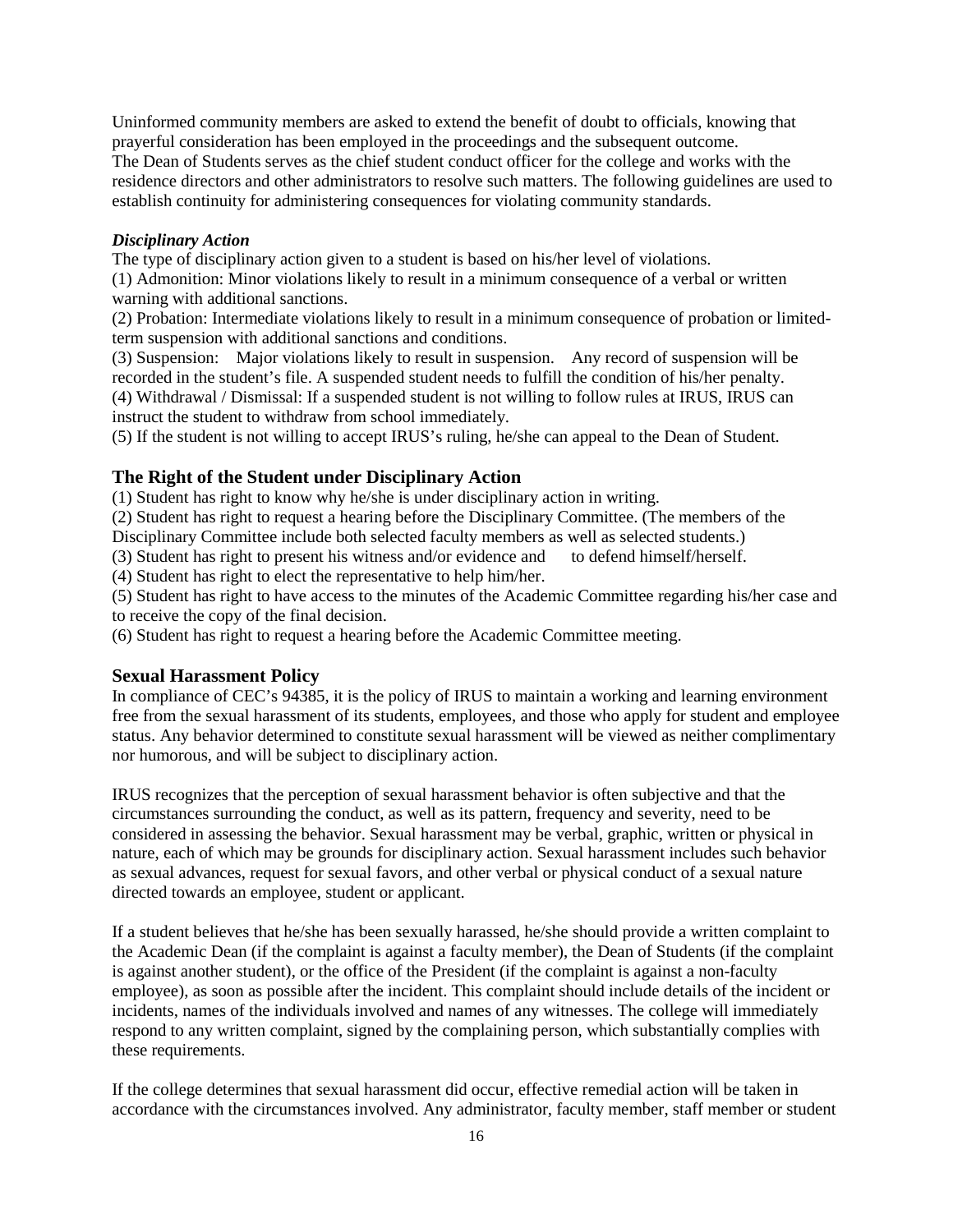determined by this investigation to be responsible for sexual harassment will be subject to appropriate disciplinary action, up to and including dismissal / termination. A college representative will promptly publish the results of the investigation to those parties directly involved. . The college strongly encourages students to report any/all incidents of harassment listed in this policy immediately so that complaints can be quickly and fairly resolved.

If anyone wants to know about sexual harassment, he/she can contact following agency for more information/help.

Local Counseling Center Tyrannous International Ministries 616 Westmoreland Los Angeles, CA 90005 (213) 382-7600/ (213) 382-5400

### <span id="page-16-0"></span>**Student Grievance Procedure**

A "grievance" is defined as an actual or supposed circumstance regarded as just cause for complaint or protest or a circumstance that the student believes adversely affects his or her academic career or personal well-being. When a student has a grievance, he or she may seek resolution to the matter.

The student should first discuss the perceived offense, orally or in writing, with the individual(s) most directly responsible to attempt to resolve the matter. If no resolution results, the student should then consult with the senior administrator in his/her discipline or work area - program director or dean. If the administrator is the party against whom the grievance is directed, the student must take the grievance to that administrator's superior. Every effort should be made to resolve the issues at an informal level before proceeding to the status of a formal grievance.

If the informal efforts of resolution are not successful, the student should set forth in writing the substance of the alleged offense, the grounds on which the student is basing the complaint and the efforts taken to date to resolve the matter. It is at this point that the complaint becomes a formal grievance. The written grievance should be submitted to the school dean (SD), program director (PD) or other administrator (OA) in a timely fashion, i.e., normally within thirty days of the end of the academic term in which the alleged offense occurred or should have reasonably been discovered.

The SD, PD, or OA shall promptly initiate an investigation and prepare a report, normally within thirty days of receipt of the written grievance. In undertaking the investigation, a written response to the issues raised in the grievance may be requested from individuals believed to have information relevant to the matter, including faculty, staff, and students. Both parties to the grievance will be given an opportunity to comment in writing on the responses.

Upon completion of the investigation, the SD, PD, or OA shall issue a written finding and a proposed disposition to the student and to the party against whom the grievance is directed. This decision shall become final and shall be implemented, unless there is an appeal.

If the student or the party against whom the grievance was lodged disagrees with the recommendations of the SD, PD, or OA either on substantive or procedural grounds, he/she may appeal in writing to the President of the University. The appeal to the President must indicate why he/she believes the grievance result to be wrong. Any appeal to the President must be received within thirty days from the SD's, or OA's decision. The President's decision, made in 30 days, is final. Details of the grievance will become part of the student's permanent file. Students may contact BPPE for more information at 2535 Capitol Oaks Drive, Suite 400, Sacramento, CA 95833[. www.bppe.ca.gov](http://www.bppe.ca.gov/)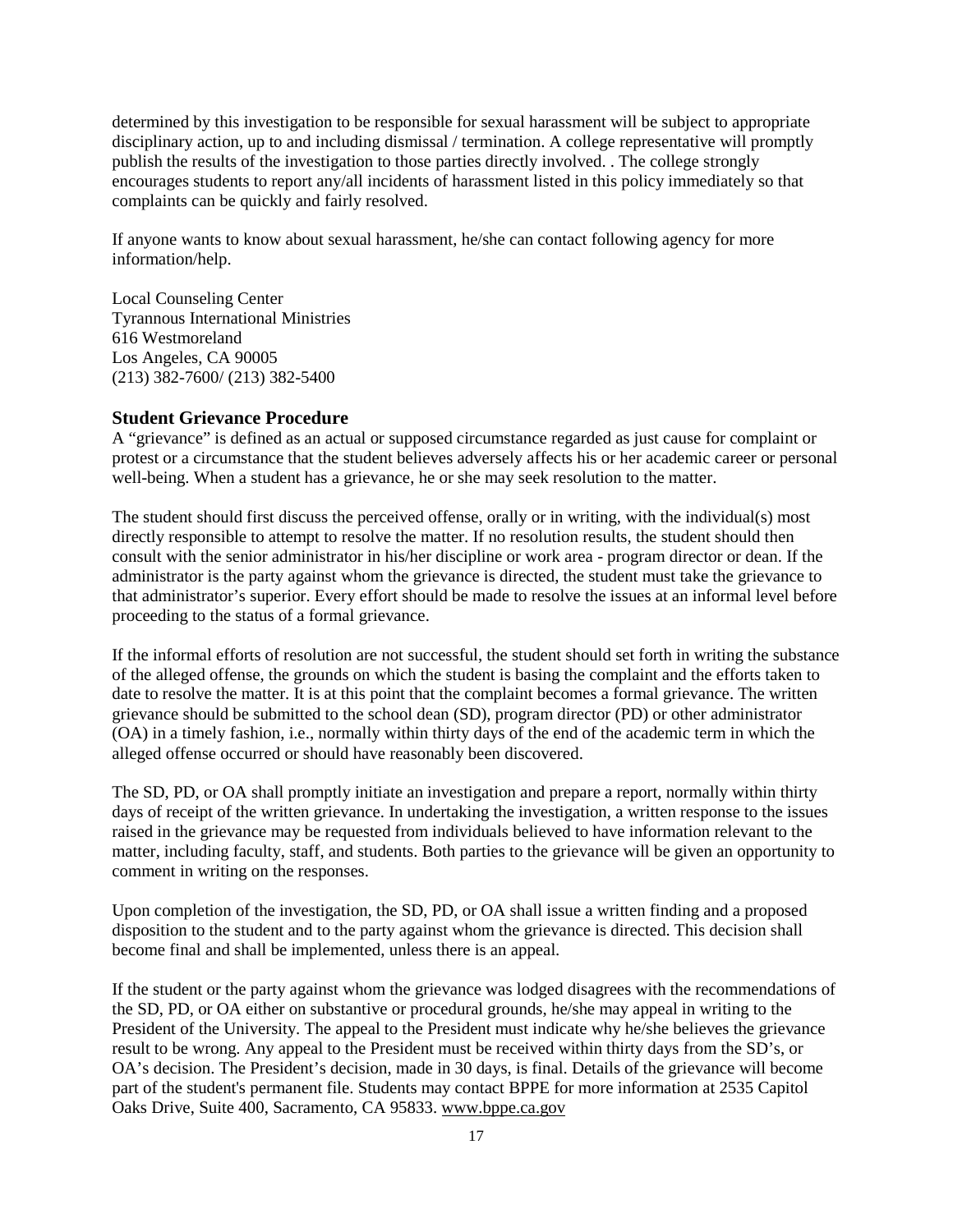## <span id="page-17-0"></span>**Computer Use Policy**

This policy covers the appropriate use of all information resources including computers, networks, and the information contained therein. The policy applies to all University students, faculty and staff, and all others using computer and communication technologies, including the University's network, whether personally or University owned, which access, transmit or store University or student information.

Use of IRUS's network and computer resources should support the basic missions of the University in teaching, learning and research. Users of IRUS's network and computer resources ("users") are responsible to properly use and protect information resources and to respect the rights of others. This policy provides guidelines for the appropriate use of information resources.

### 1. General Policy

Users of information resources must protect (i) their online identity from use by another individual, (ii) the integrity of information resources, and (iii) the privacy of electronic information. In addition, users must refrain from seeking to gain unauthorized access, honor all copyrights and licenses and respect the rights of other users of information resources.

### 2. Access

Users must refrain from seeking to gain unauthorized access to information resources or enabling unauthorized access. Attempts to gain unauthorized access to a system or to another person's information are a violation of University policy and may also violate applicable law, potentially subjecting the user to both civil and criminal liability. However, authorized system administrators may access information resources, but only for a legitimate operational purpose and only the minimum access required to accomplish this legitimate operational purpose.

## 1) Prohibition against Sharing Identities

Sharing an online identity (user ID and password) violates University policy.

## 2) Information Belonging to Others

Users must not intentionally seek or provide information on, obtain copies of, or modify data files, programs, passwords or other digital materials belonging to other users, without the specific permission of those other users.

## 3) Abuse of Computing Privileges

Users of information resources must not access computers, computer software, computer data or information, or networks without proper authorization, or intentionally enable others to do so, regardless of whether the computer, software, data, information, or network in question is owned by the University. For example, abuse of the networks to which the University belongs or the computers at other sites connected to those networks will be treated as an abuse of University computing privileges.

#### 3. Integrity of Information Resources

Users must respect the integrity of information and information resources.

#### 1) Modification or Removal of Information or Information Resources

Unless they have proper authorization, users must not attempt to modify or remove information or information resources that are owned or used by others.

#### 2) Other Prohibited Activities

Users must not encroach, disrupt or otherwise interfere with access or use of the University's information or information resources. For the avoidance of doubt, without express permission, users must not give away